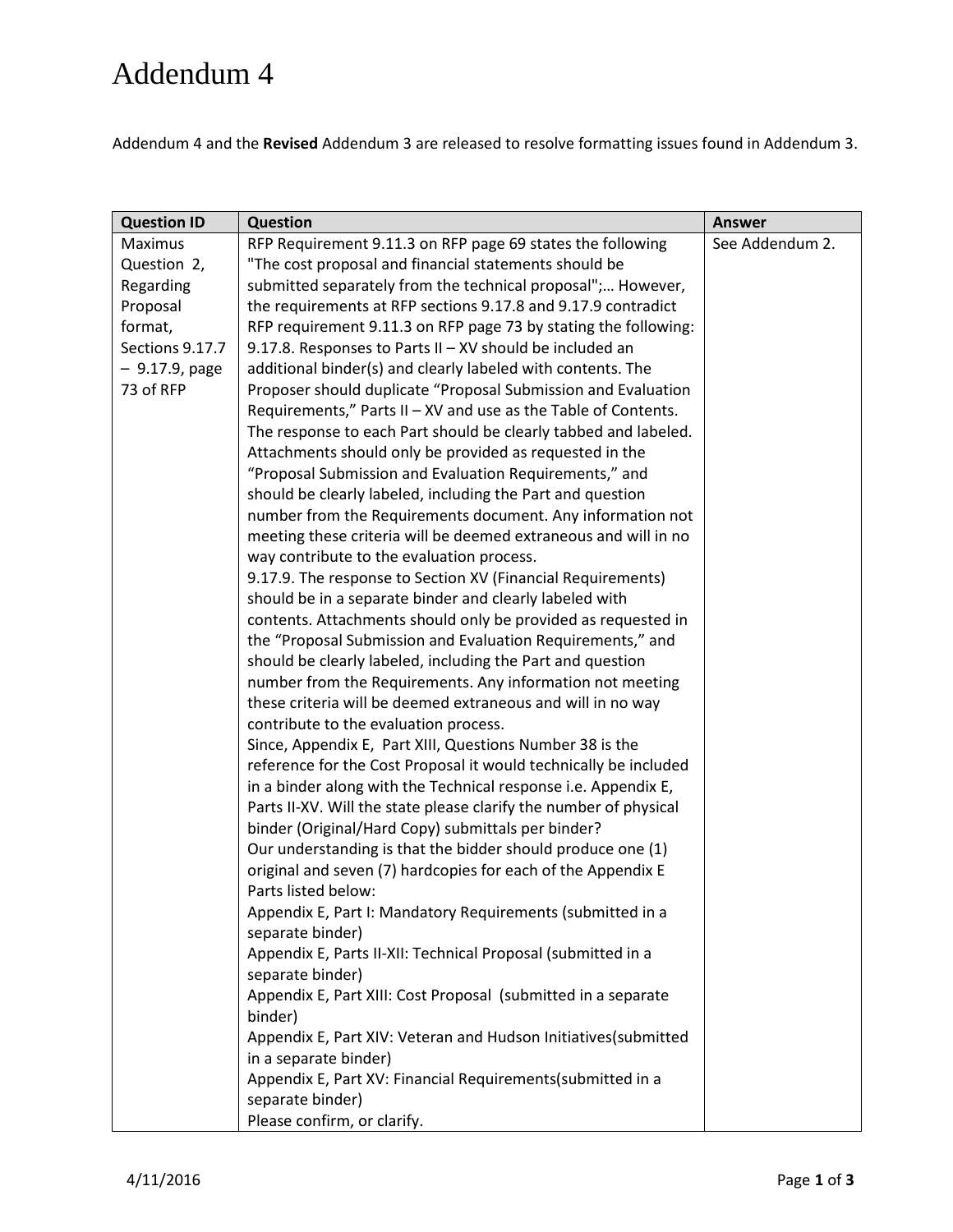## Addendum 4

| <b>Question ID</b>                                                                                                                                                 | <b>Question</b>                                                                                                                                                                                                                                                                                                                                                                                                                                                                                                                                                                                                                                                                                                                                                                                                                                                                                                                                                                                                                                                                                                                                                                                                                                                                                                                                                                                                                                                                                                                | <b>Answer</b>                                                                                                                                                                                                                                                                                                                                                                       |
|--------------------------------------------------------------------------------------------------------------------------------------------------------------------|--------------------------------------------------------------------------------------------------------------------------------------------------------------------------------------------------------------------------------------------------------------------------------------------------------------------------------------------------------------------------------------------------------------------------------------------------------------------------------------------------------------------------------------------------------------------------------------------------------------------------------------------------------------------------------------------------------------------------------------------------------------------------------------------------------------------------------------------------------------------------------------------------------------------------------------------------------------------------------------------------------------------------------------------------------------------------------------------------------------------------------------------------------------------------------------------------------------------------------------------------------------------------------------------------------------------------------------------------------------------------------------------------------------------------------------------------------------------------------------------------------------------------------|-------------------------------------------------------------------------------------------------------------------------------------------------------------------------------------------------------------------------------------------------------------------------------------------------------------------------------------------------------------------------------------|
| Maximus<br>Question 46,<br>Regarding<br>Section 2.3.9.1;<br>Call Center<br>Operations to<br>Provide<br>Effective<br>Information<br>and Referral,<br>Page 13 of RFP | The RFP states, "The contractor shall obtain and maintain an up-<br>to-date directory of long term supports and services and other<br>community resources to be used for information, referral and<br>care planning. The contractor shall also establish a system to<br>identify local gaps in services and report to OAAS."<br>Question: Please elaborate on the format and protocol for how<br>the Contractor shall receive the update-to-date directory data?                                                                                                                                                                                                                                                                                                                                                                                                                                                                                                                                                                                                                                                                                                                                                                                                                                                                                                                                                                                                                                                               | DHH will make the<br>referral information<br>available to the<br>contractor through<br>a DHH data system<br>or as an Excel<br>spreadsheet (to be<br>determined by<br>DHH). The<br>contractor is<br>responsible for<br>maintaining the and<br>updating the<br>resource directory.                                                                                                    |
| <b>MAXIMUS</b><br>Question 50,<br>Regarding<br>Section 10.6.6.<br>Information<br>System<br>Transfer of<br>Data; Page 81<br>of RFP                                  | The RFP states, "The contractor must show demonstration and<br>assessment of information<br>system security. The contractor will produce data extracts and<br>receive data<br>transfers and transmissions to DHH and other entities<br>designated by DHH.<br>Contractors must demonstrate the ability to:<br>- Export waiver requestor data for data management contractor<br>(fixed width format)<br>- Export LTPCS requestor data for data management contractor<br>(fixed width format)<br>- Export LOCET data for data management contractor (fixed-<br>width format)<br>- Export LTPCS prior authorization files for data management<br>contractor (fixed-width format)<br>- Import LTPCS prior authorization (PA) transfer response files<br>from data management contractor (fixed-width format)<br>- Import LTPCS provider information from fiscal intermediary or<br>other entity as designated by DHH (fixed-width format)<br>- Import data from existing DHH assessment/care planning<br>system database (SQL Server query/web service)<br>- Import data from existing DHH intake/screening system<br>database (SQL Server query/web service)<br>- Transfer and receive files to and from the state SFTP server in<br>an automated fashion<br>Question: Does the state have an existing file specification for<br>each to these types of data extracts?<br>Question: What should the subsequent Contractor plan for as<br>part of the turnover for receiving and verifying the data from<br>the current Contractor? | 1. Yes, the State<br>has file<br>specifications for<br>the data extracts.<br>This information<br>will be provided to<br>the successful<br>proposer.<br>2. At some point<br>between the time<br>of contract award<br>and Go Live the<br>incoming<br>contractor, if not<br>the incumbent, will<br>receive the data<br>either directly from<br>the incumbent<br>vendor or from<br>DHH. |